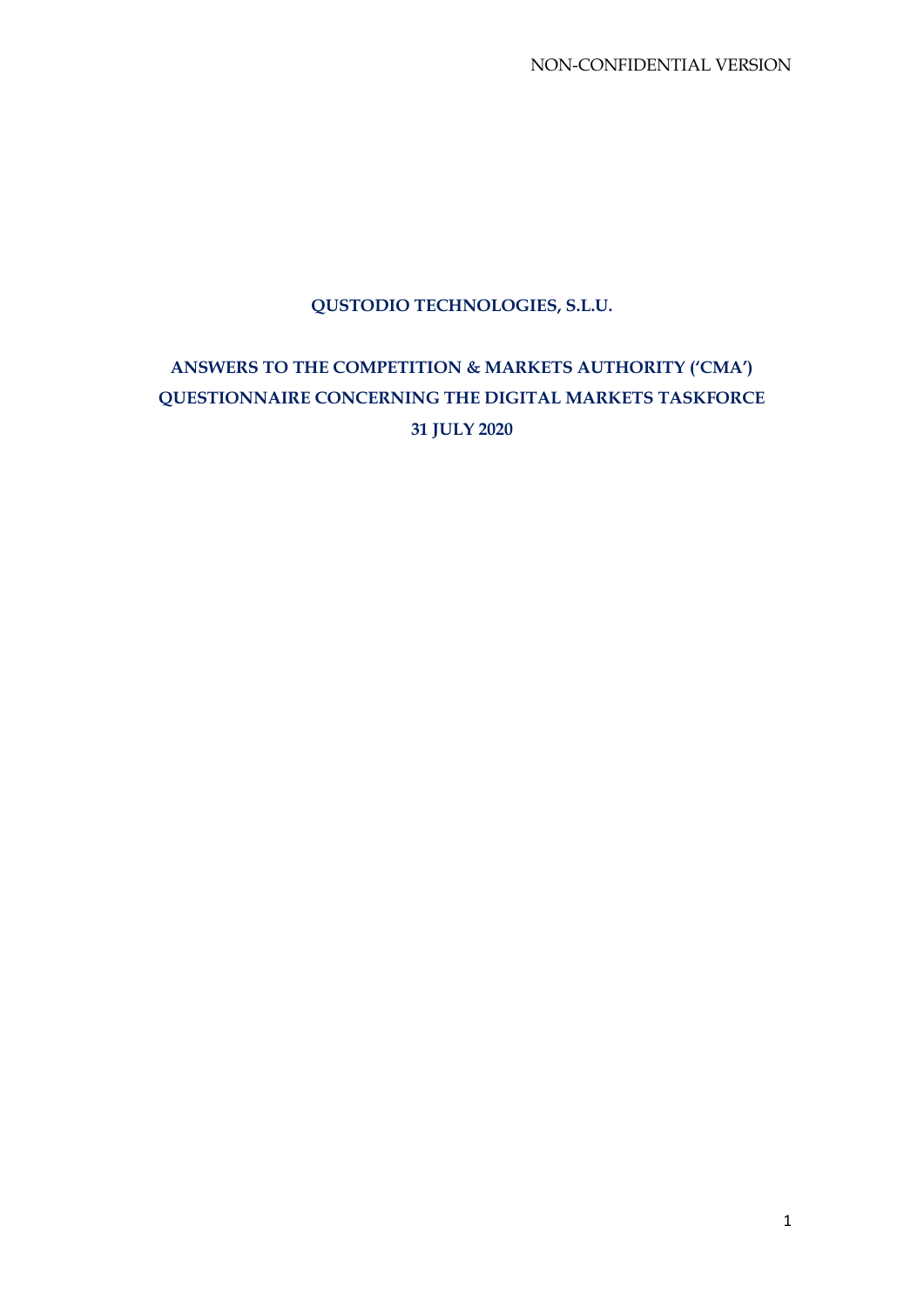To the attention of the CMA Email: [digitaltaskforce@cma.gov.uk](mailto:digitaltaskforce@cma.gov.uk)

### **1. ABOUT US**

Qustodio Technologies, S.L.U. ('**Qustodio'**), is a Spanish IT start-up, established in 2012, that develops leading parental control software solutions for families worldwide. Qustodio's software/app empowers parents to have greater visibility into all of their kids' online activity, including social networks, providing actionable intelligence for parents, that enables them to make quick decisions and take control over their kids' devices. Qustodio grew out of their team's experience developing consumer security software for major organizations worldwide, building rock-solid security solutions.

Qustodio provides parental controls on different operating systems that include Web Filtering, Time Limits, Device Use Monitoring and Application Blocking. Qustodio is designed to protect children from potential Internet hazards and establish healthy digital habits. It is currently available in eight languages and it is compatible with Windows, Mac, Android, iOS, and Kindle. Through app or browser-based management, Qustodio allows for a combination of multiple devices from different platforms (cross-platform) and multiple kid users into a single reporting dashboard.

Further information on Qustodio's activities may be found on the company's website: <https://www.qustodio.com/en/company/>

Corporate details: Qustodio Technologies, S.L.U. VAT number: ESB65825523 Corporate address: Carrer Roger de Flor 193, 08013 Barcelona, Spain

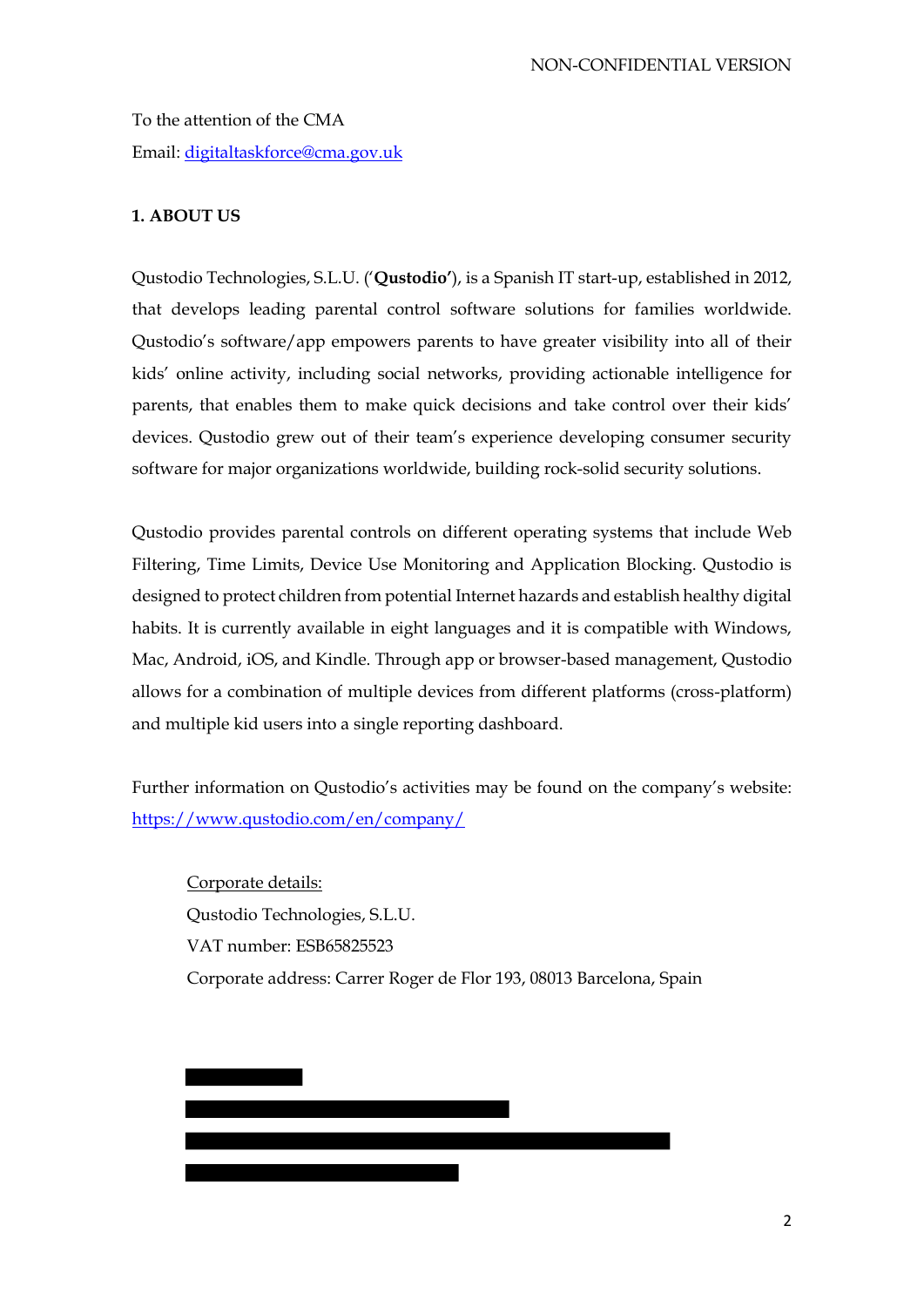### **2. A BRIEF SUMMARY OF OUR INTEREST IN THE CURRENT TASKFORCE**

As is publicly known, 1 last April 2019 Qustodio filed a complaint against Apple for an abuse of a dominant position consisting in threatening with expulsion and blocking updates from our parental monitoring app within the Apple App Store, without objective justification.<sup>2</sup> Until then, parental monitoring apps had been peacefully operating in the market for several years without legal or technical impairment. Against this market trend, in June 2018 Apple changed its policy vis-à-vis parental monitoring apps and decided that some of them ought to be excluded from Apple's App Store and, thus, banned from acceding Apple devices. Back then, Apple's alleged motives for objecting to those apps related to the use of two technologies in a manner supposedly incompatible with Apple's App Store Review Guidelines. Some time later, only once the complaint to the European Commission had been filed, Apple raised unjustified privacy concerns. The European Commission is still assessing the complaint and yet to decide whether to open formal proceedings.

As a preliminary statement we would like to acknowledge the positive and thorough contribution of the CMA's study on digital platforms and online advertising. <sup>3</sup> It comes at a time when digital platforms are under scrutiny in a growing number of jurisdictions around the world. The combination of large data volumes, the emerging power of twosided platforms and the creation of cloud-based systems pose numerous challenges on

[https://www.nytimes.com/2019/04/27/technology/apple-screen-time-trackers.html,](https://www.nytimes.com/2019/04/27/technology/apple-screen-time-trackers.html) [https://mlexmarketinsight.com/insights-center/editors-picks/area-of-](https://mlexmarketinsight.com/insights-center/editors-picks/area-of-expertise/antitrust/apples-handling-of-parental-control-apps-draws-scrutiny-abroad-as-us-ramps-up-examination-of-big-tech)

[expertise/antitrust/apples-handling-of-parental-control-apps-draws-scrutiny-abroad-as-us](https://mlexmarketinsight.com/insights-center/editors-picks/area-of-expertise/antitrust/apples-handling-of-parental-control-apps-draws-scrutiny-abroad-as-us-ramps-up-examination-of-big-tech)[ramps-up-examination-of-big-tech](https://mlexmarketinsight.com/insights-center/editors-picks/area-of-expertise/antitrust/apples-handling-of-parental-control-apps-draws-scrutiny-abroad-as-us-ramps-up-examination-of-big-tech) and Mlex's news' extracts from 5 June 2019, 'Qustodio and Kidslox stand by Apple antitrust complaint in EU despite App Store changes' and 3 May 2019, 'Apple's defense on parental-control apps blends security with antitrust'.

<sup>1</sup> See i.a. [https://appleinsider.com/articles/19/04/29/apple-says-it-removed-parental-control](https://appleinsider.com/articles/19/04/29/apple-says-it-removed-parental-control-apps-because-they-posed-privacy-risk)[apps-because-they-posed-privacy-risk;](https://appleinsider.com/articles/19/04/29/apple-says-it-removed-parental-control-apps-because-they-posed-privacy-risk)

<sup>2</sup> Kidslox, another app active in the parental monitoring market, joined the complaint. Some other operators supported the complaint confidentially but decided not to do so formally for fear of further retaliation.

<sup>&</sup>lt;sup>3</sup>[https://assets.publishing.service.gov.uk/media/5efc57ed3a6f4023d242ed56/Final\\_report\\_1\\_J](https://assets.publishing.service.gov.uk/media/5efc57ed3a6f4023d242ed56/Final_report_1_July_2020_.pdf) [uly\\_2020\\_.pdf](https://assets.publishing.service.gov.uk/media/5efc57ed3a6f4023d242ed56/Final_report_1_July_2020_.pdf) (hereinafter, the 'CMA report').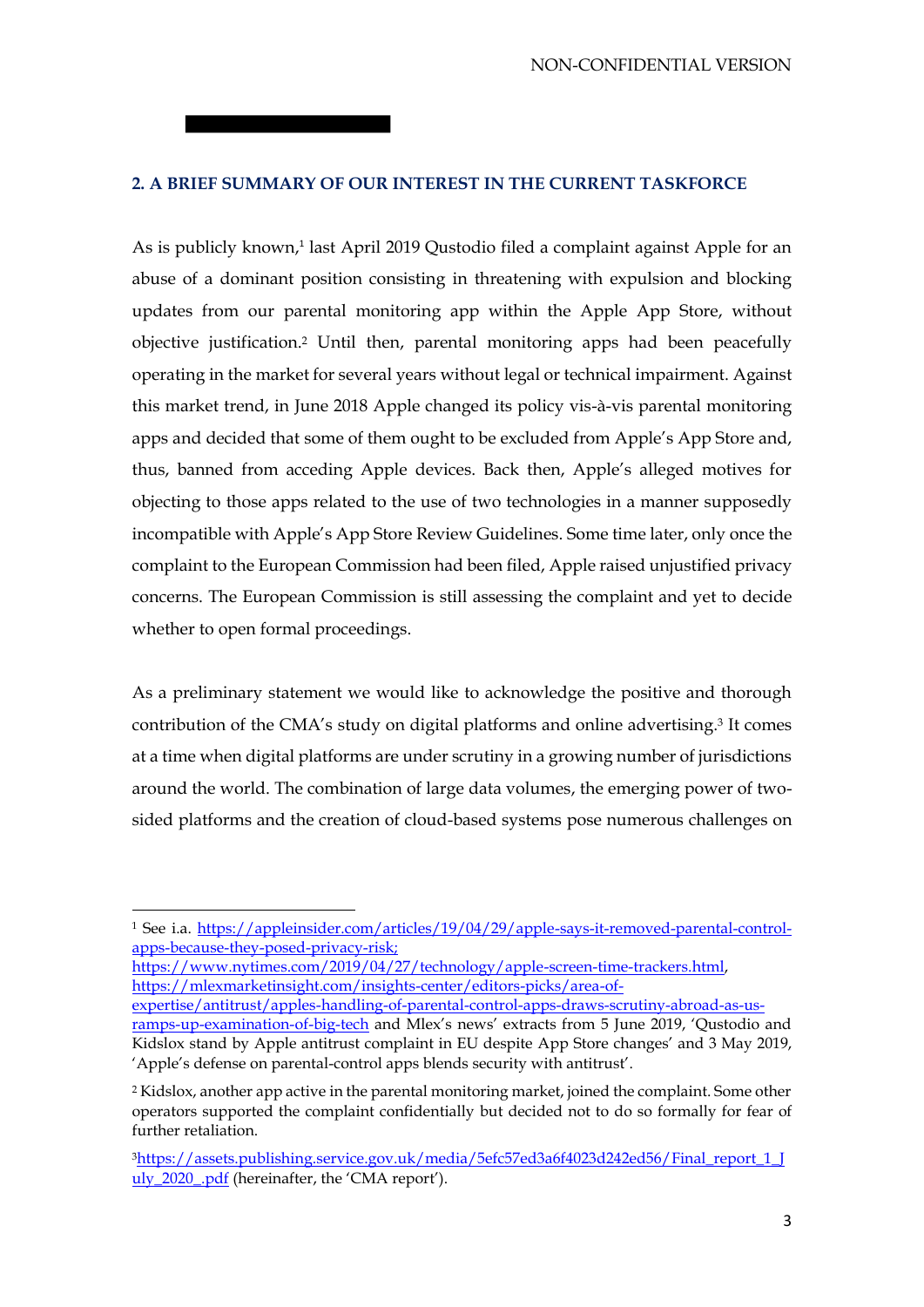the digital economy and the CMA report reflects a thoughtful and extensive analysis of the subject that will undoubtedly shed light on many of the doubts and concerns raised.

Against this background, we welcome this opportunity to give our opinion to the Taskforce on assessing whether digital platforms require a new competition approach. However, our contribution will be limited to answering those questions on which we can provide some insight based on our experience and contribute our bit to this complex analysis. In particular, we will illustrate many of our answers referring to our experience on the referred case against Apple.

### **3. OUR VIEWS ON THE QUESTIONS FOR INPUT AND EVIDENCE**

#### *Scope of a new approach*

- **1. What are the appropriate criteria to use when assessing whether a firm has Strategic Market Status (SMS) and why? In particular:** 
	- **The Furman Review refers to 'significant market power,' 'strategic bottleneck', 'gateway', 'relative market power' and 'economic dependence':**
	- ⎯ **How should these terms be interpreted? How do they relate to each other? What role, if any, should each concept play in the SMS criteria?**

According to the reports consulted, these terms serve to designate market operators that constitute '*large platforms that operate a key gateway in one or more digital markets, with many dependent users on either side.*' <sup>4</sup> The 'bottleneck power' can be seen as '*a power to funnel users' attention that arises when consumers primarily single-home and rely upon a single service provider'* (e.g. most sites depend on Google to receive traffic hence saying Google is a

<sup>4</sup> See paragraph 3.69 of the Report of the Digital Competition Expert Panel, 'Unlocking digital competition' of March 2019 (available here

[https://assets.publishing.service.gov.uk/government/uploads/system/uploads/attachment\\_](https://assets.publishing.service.gov.uk/government/uploads/system/uploads/attachment_data/file/785547/unlocking_digital_competition_furman_review_web.pdf) [data/file/785547/unlocking\\_digital\\_competition\\_furman\\_review\\_web.pdf](https://assets.publishing.service.gov.uk/government/uploads/system/uploads/attachment_data/file/785547/unlocking_digital_competition_furman_review_web.pdf) (hereinafter, the 'Furman review').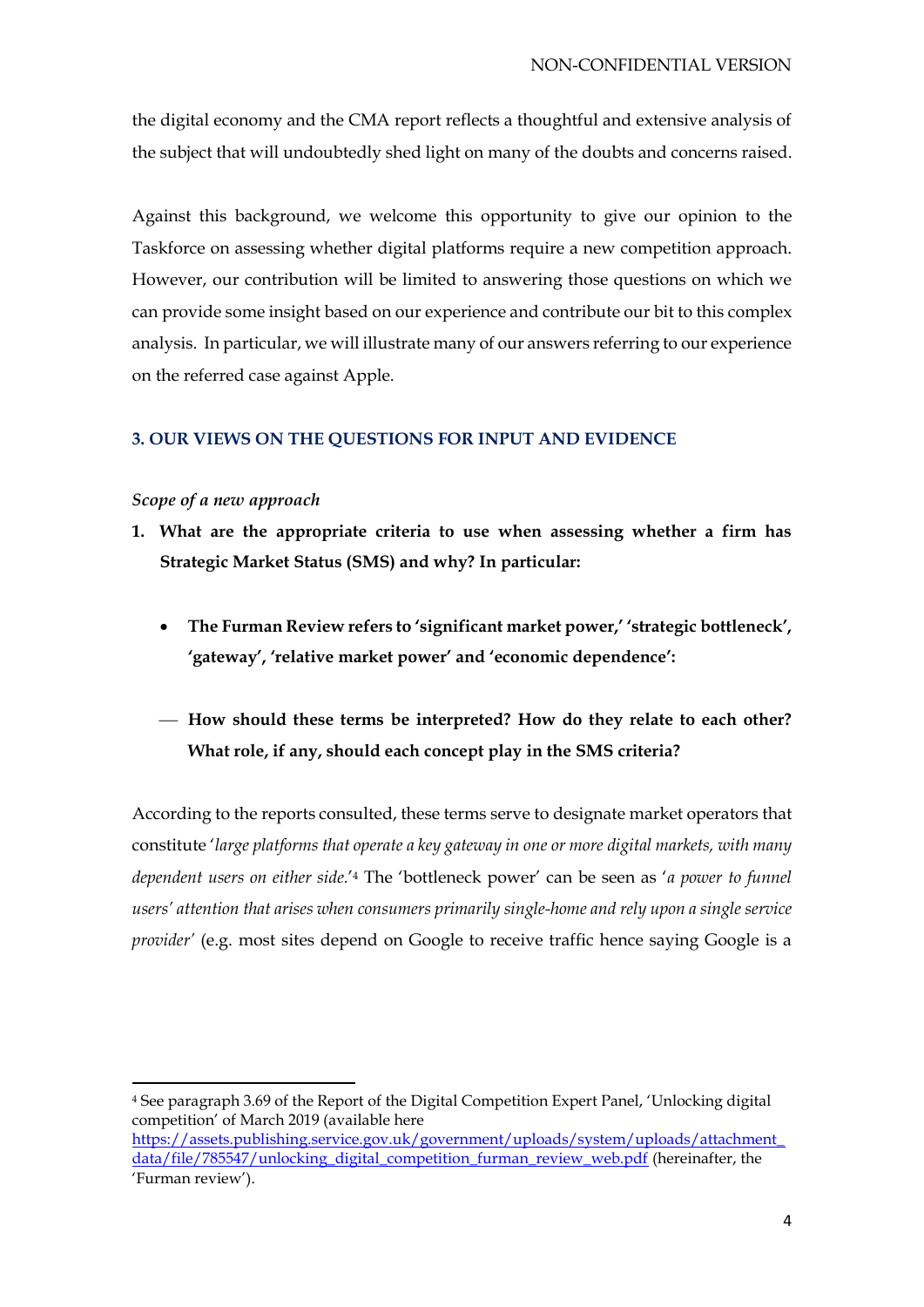bottleneck in internet traffic)<sup>5</sup>. The position as a 'competitive gateway' involves control over other parties' market access.

Also, as set out in these reports*,* that powerful negotiating position may enable the platform to harm consumers directly, lessening the quality of services and limiting the ability to negotiate of businesses that rely on such platform to survive. <sup>6</sup> The concept is actually equated with dominance.

Any of the above definitions confirms beyond doubt that Apple does have SMS in two manners, since it is both a marketplace and a company controlling essential technologies for the commercialization and execution of third-party apps. App providers are left with no other option than relying on Apple's willingness to provide interoperability information -with more or less transparency- in order to integrate their products into Apple hardware and software. In other words, the Apple's App Store is the only entry door to Apple devices; and third-party applications can only access those technical features of the devices that Apple allows them7.

It may be worth highlighting the relevance and magnitude of this operator. 70% of the revenues arising from app stores worldwide correspond to the Apple's App Store and as of January 2018, more than 1.3 billion Apple products were actively in use worldwide. The company also has a high level of brand loyalty and is ranked as the world's most valuable brand. 8

With these figures in mind, we would suggest looking at the following parameters to assess SMS:

(i) market power and/or market shares in the commercialization of technological devices (hardware);

<sup>7</sup> This contrasts with Android devices, where applications publishers can access all device features

<sup>5</sup> See footnote 6, page 3 of the Policy Brief on the 'Stigler Committee on Digital Platforms' of September 2019 [\(https://research.chicagobooth.edu/-/media/research/stigler/pdfs/policy](https://research.chicagobooth.edu/-/media/research/stigler/pdfs/policy-brief---digital-platforms---stigler-center.pdf)[brief---digital-platforms---stigler-center.pdf\)](https://research.chicagobooth.edu/-/media/research/stigler/pdfs/policy-brief---digital-platforms---stigler-center.pdf) (hereinafter, the 'Stigler report').

<sup>6</sup> See paragraph 2.25 of the Furman review.

<sup>8</sup> See<https://www.forbes.com/powerful-brands/list/>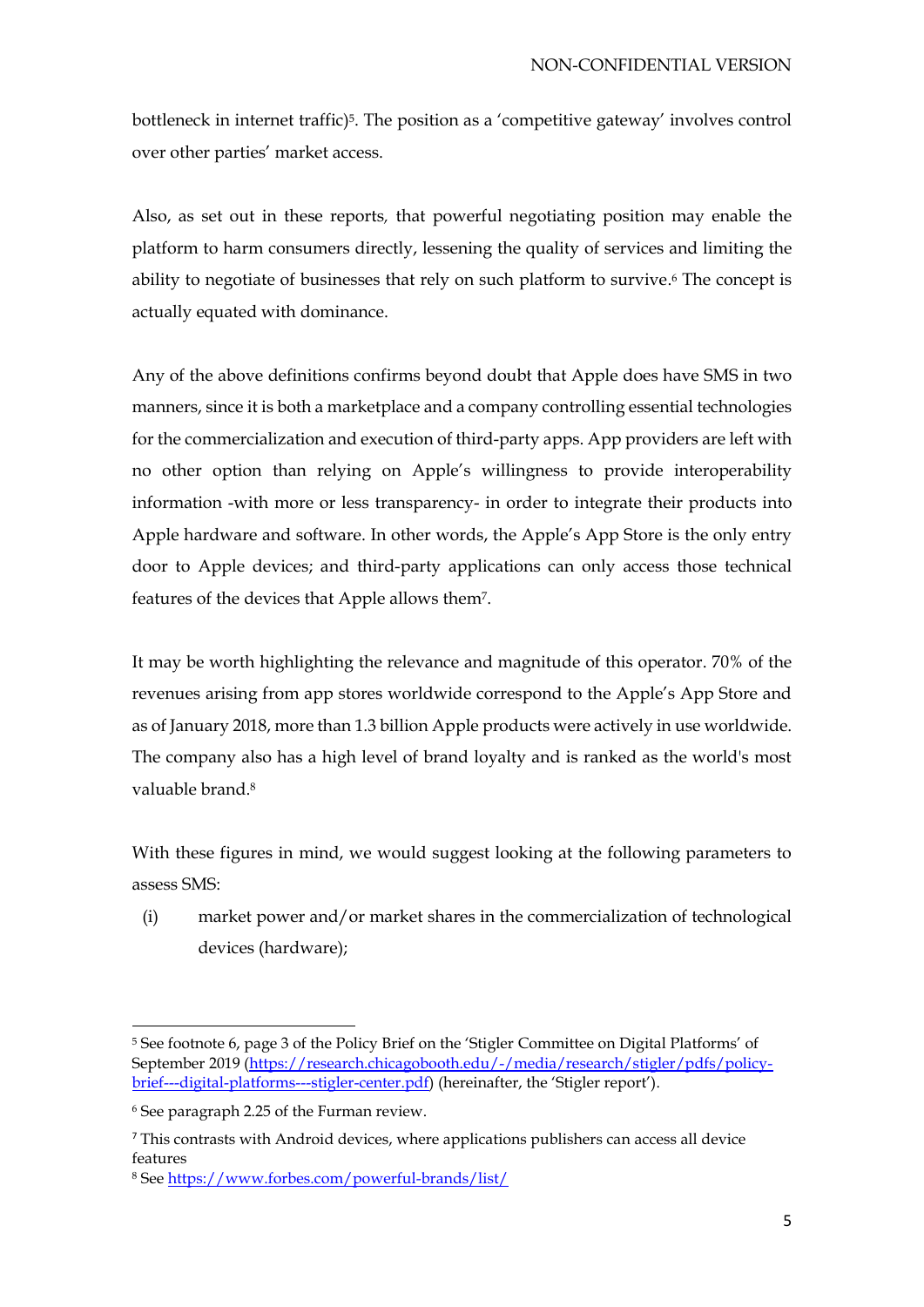- (ii) presence and market power and/or market shares in the commercialization of software/apps (secondary/related market or aftermarket, in competition law terms);
- (iii) degree of market foreclosure as regards third-party access to secondary markets;
- (iv) number of locked-in users, due to market foreclosure and brand loyalty;
- (v) comparison with other similarly integrated operators in order to assess the indispensability and reasonability of market foreclosure decisions;
- (vi) reservation to the manufacturer of key technical features that the manufacturer alone can take advantage of to the detriment of other actors in the digital platform- i.e. the combination of strength in the online platform and control of access to device features; and
- (vii) ask for the opinion of data protection authorities when privacy concerns are raised.

# • **Which, if any, existing or proposed legal and regulatory regimes, such as the significant market power regime in telecoms, could be used as a starting point for these criteria?**

In our opinion, neither the current SSNIP test nor proposals such as the SSNIQ test<sup>9</sup> are useful in the digital world. On the one hand, prices in a given digital market may not be important or even completely irrelevant for the most relevant digital giants because their revenues depend on other variables (i.e. advertising or hardware markets). On the other hand, quality is undoubtedly relevant for market success, but it is unspecific and heterogeneous as a factor to determine SMS with minimum legal certainty.

In our experience, the most relevant factor evidencing SMS should be linked to the **number of users**. When a significant number of users/buyers is **locked in** with certain hardware (due to brand loyalty, previous operation knowledge, etc.) or social network or whichever digital service, the operator controlling that first market has a significant power to determine users' further decisions in connected markets and ought to be carefully monitored.

<sup>9</sup> See [https://ec.europa.eu/jrc/sites/jrcsh/files/jrc106299.pdf,](https://ec.europa.eu/jrc/sites/jrcsh/files/jrc106299.pdf) at page 8.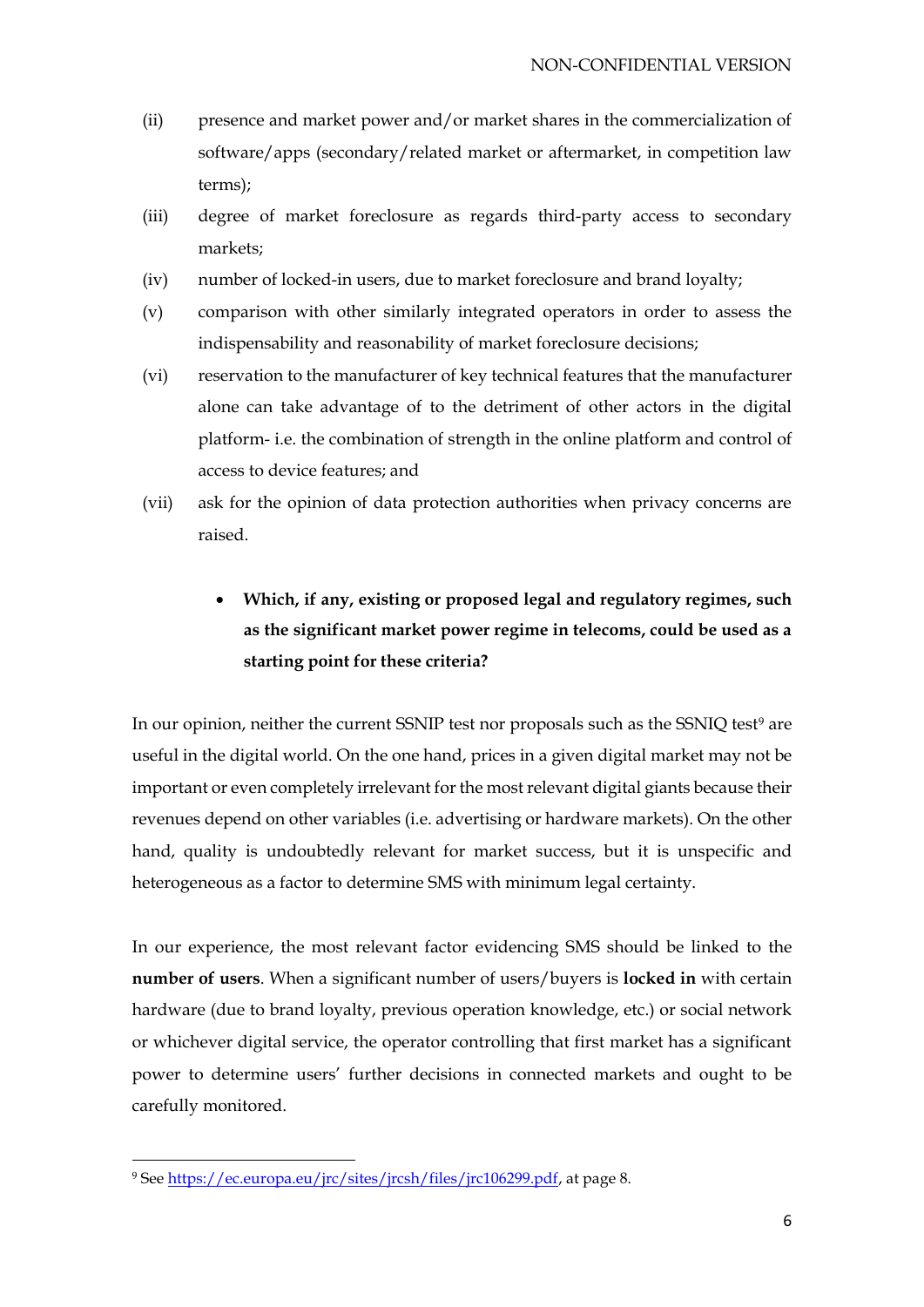On the other side of the same market, when the manufacturer withholds access to (a) device technological features (that the manufacturer uses in its own competing applications), and (b) access to the digital market through control of publishing on the App Store (i.e. actually being in the market or not) there is "**lock-out**" of market players (application publishers).

We will again illustrate this point with our own experience. Regardless of Apple's market position in the global commercialization of different hardware products, the existence of more than 1.3 billion Apple products actively in use worldwide and the particular features of Apple devices and the iOS operating system make the commercialization of software compatible with Apple devices a product market in itself. Dominance -or otherwise, SMS- in that market is just evident since Apple controls 100% of access to and services allowed in its App Store marketplace. Apple is thus a monopolist in the App Store. To put it short:

- (i) Apple's App Store is the only entry door to Apple devices;
- (ii) there is no direct competition between Apple and Google's –or any otherapp stores;
- (iii) competition for end users does not serve to constrain Apple's market power for the management of Apple's App Store; and
- (iv) Apple arrogates to itself a special responsibility to act as a security or "ethical" gatekeeper in the App Store.

In this connection, let us further recall that Apple's behaviour as a dominant company vis-à-vis its own App Store is currently under investigation in several jurisdictions.<sup>10</sup> Very recently, the European Commission opened formal antitrust investigations to assess whether Apple's App Store rules violate EU competition rules. <sup>11</sup> This

<sup>10</sup> See, in the US, *Apple Inc. v Robert Pepper:* [https://www.supremecourt.gov/opinions/18pdf/17-](https://www.supremecourt.gov/opinions/18pdf/17-204_bq7d.pdf) [204\\_bq7d.pdf.](https://www.supremecourt.gov/opinions/18pdf/17-204_bq7d.pdf) The French *Autorité de la concurrence* has fined Apple 1,2 billion euros for abuse of dominant position: [https://www.autoritedelaconcurrence.fr/fr/communiques-de](https://www.autoritedelaconcurrence.fr/fr/communiques-de-presse/apple-tech-data-et-ingram-micro-sanctionnes)[presse/apple-tech-data-et-ingram-micro-sanctionnes.](https://www.autoritedelaconcurrence.fr/fr/communiques-de-presse/apple-tech-data-et-ingram-micro-sanctionnes) Besides, the Dutch Competition Authority (ACM) announced on 4 April 2019 the launch of an investigation into abuse of dominance by Apple in its App Store: [https://www.acm.nl/en/publications/acm-launches-investigation](https://www.acm.nl/en/publications/acm-launches-investigation-abuse-dominance-apple-its-app-store)[abuse-dominance-apple-its-app-store](https://www.acm.nl/en/publications/acm-launches-investigation-abuse-dominance-apple-its-app-store)

<sup>11</sup> See [https://ec.europa.eu/commission/presscorner/detail/en/ip\\_20\\_1073](https://ec.europa.eu/commission/presscorner/detail/en/ip_20_1073) and [https://ec.europa.eu/competition/antitrust/cases/dec\\_docs/40652/40652\\_142\\_3.pdf](https://ec.europa.eu/competition/antitrust/cases/dec_docs/40652/40652_142_3.pdf)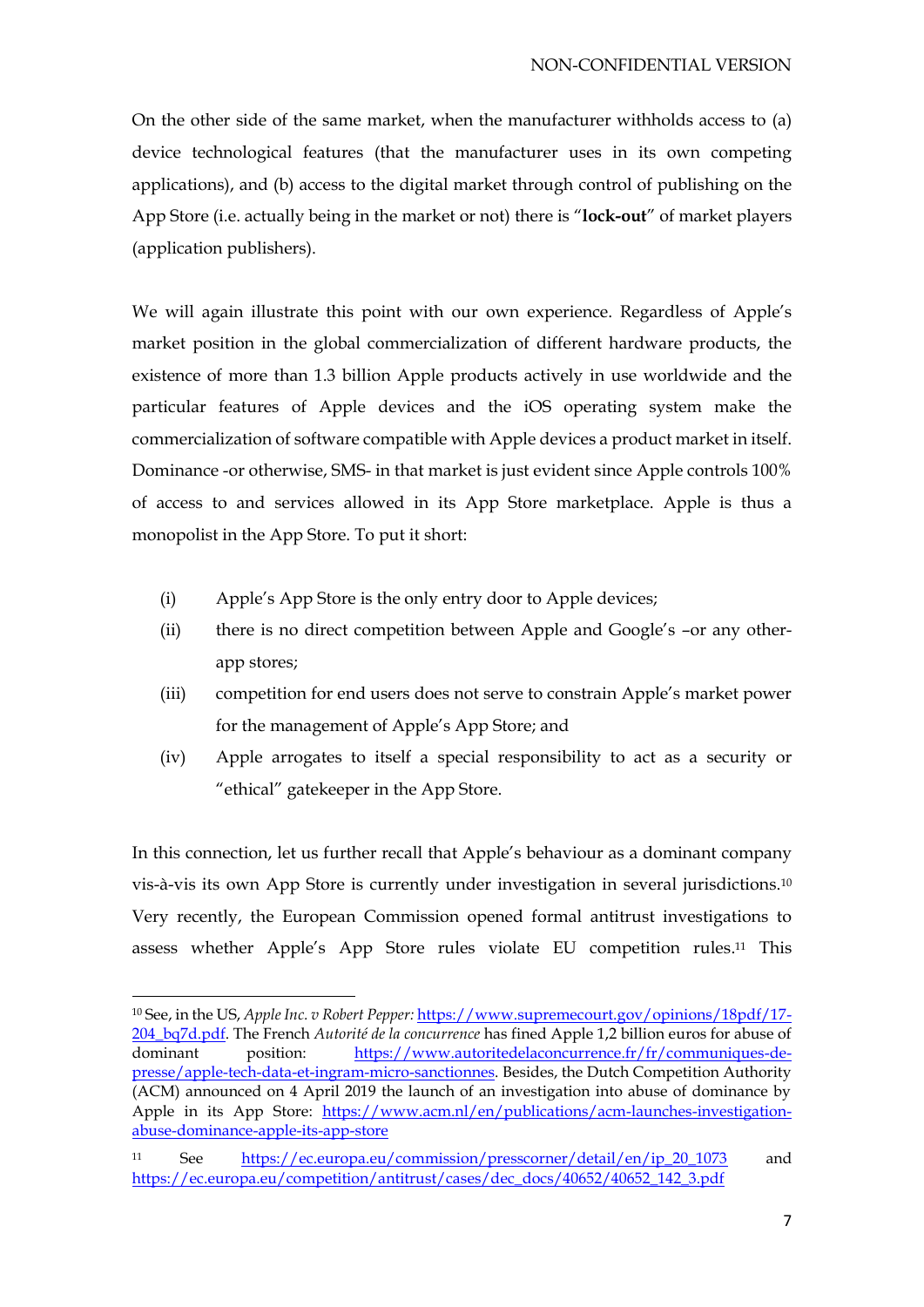investigation arises from two separate complaints filed by the music software operator Spotify and by an e-book and audiobook distributor, both concerning Apple's practices in its App Store vis-à-vis these competitors. In both cases, the European Commission has also opened formal antitrust investigations<sup>12</sup>. In parallel, the European Commission has also announced a formal antitrust investigation to assess whether Apple's conduct in connection with Apple Pay violates EU competition rules. <sup>13</sup> In addition to investigations for potentially abusive practices within its own App Store, the Italian Competition Authority has opened formal antitrust proceedings against Amazon and Apple Italia for suspected collusion in the form of agreements to ban online retailers not belonging to Apple's authorized reseller list from selling Apple products on the Amazon marketplace.<sup>14</sup>

On a final note, let us repeat it just once more: Apple is a monopolist and/or a dominant company and/or has SMS vis-à-vis its App Store. A monopolist of an irrelevant or too small app store would not be relevant for competition purposes. Conversely a monopolist that controls further digital decisions of 1.3 billion users should undoubtedly be relevant for competition authorities. This illustrates in our view that there is an **urgent need to link market shares and market definitions to the locked-in number of users**.

### • **What evidence could be used when assessing whether the criteria have been met?**

Turnover, economies of scale and scope, network effects, **<sup>15</sup>** etc. are traditional and wellknown concepts for competition authorities. Qustodio does not think that these concepts should be disregarded or substituted by new ones, because they may well deserve a relevant part in any competition analysis. However, the following two aspects should complement the analysis:

<sup>12</sup> See [https://ec.europa.eu/competition/antitrust/cases/dec\\_docs/40437/40437\\_657\\_3.pdf](https://ec.europa.eu/competition/antitrust/cases/dec_docs/40437/40437_657_3.pdf)

<sup>&</sup>lt;sup>13</sup> See [https://ec.europa.eu/competition/antitrust/cases/dec\\_docs/40452/40452\\_1000\\_8.pdf](https://ec.europa.eu/competition/antitrust/cases/dec_docs/40452/40452_1000_8.pdf)

<sup>14</sup> See<https://agcm.it/media/comunicati-stampa/2020/7/I842>

<sup>15</sup> See paragraphs 424 *et seq*. of the Bundeskartellamt Decision on the administrative proceedings against *Facebook* on 6 February 2019 [\(https://www.bundeskartellamt.de/SharedDocs/Entscheidung/EN/Entscheidungen/Missbra](https://www.bundeskartellamt.de/SharedDocs/Entscheidung/EN/Entscheidungen/Missbrauchsaufsicht/2019/B6-22-16.pdf?__blob=publicationFile&v=5) [uchsaufsicht/2019/B6-22-16.pdf?\\_\\_blob=publicationFile&v=5\)](https://www.bundeskartellamt.de/SharedDocs/Entscheidung/EN/Entscheidungen/Missbrauchsaufsicht/2019/B6-22-16.pdf?__blob=publicationFile&v=5) (hereinafter, the 'Facebook case') and page 3, section II.1 of the Stigler report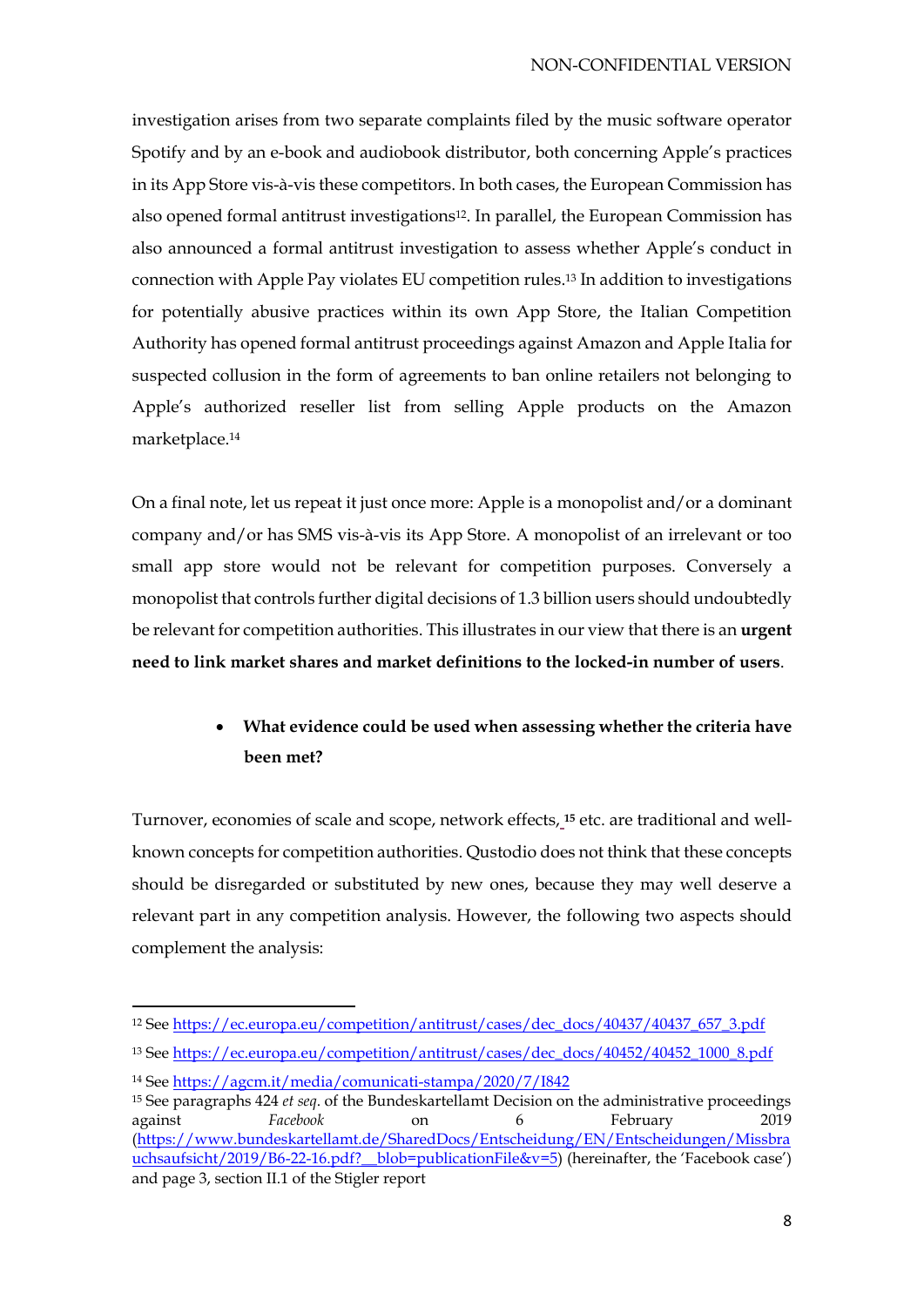⎯ User-based market shares: As stated in the Facebook case, '*price competition is not only about the amount of a monetary payment but also about the conditions the other side of the market considers when choosing a service and assessing the price charged. In these cases, user data are to be considered as payment for a service or as a contractual condition serving to maintain a price of 0*' <sup>16</sup>. In this regard, user-based market shares would be indicative of market power of the marketplace (the more active users the marketplace had, the greater its power).

As previously stated, the fact that there are 1.3 billion Apple products active worldwide is indicative of the power of this operator, bearing in mind that Apple's App Store is the only entry door to such Apple devices.

 $-$  High and increasing returns of the use of third-party data: a great example of this on the parental monitoring apps market is that on the basis of the knowledge acquired and best practices copied from the best-performing operators in the market, Apple has developed a new technology software solution and effectively locked-out several competing applications for more than a year.

Apple launched a service that competes with our Qustodio's app and secured its market presence, thereby leveraging its gatekeeping role and/or dominance in its App Store into a connected market. While this could have been done impeccably competing on the merits, this was not the case of Apple's practice which included unjustified expulsion threats from the App Store and discriminatory practices precluding competitors' essential technical updates and feature upgrades. Qustodio and other parental monitoring app providers are unable to compete as equals: Apple's Screen Time is shipped and enabled by default; cannot be removed from the device; uses exclusive technologies only accessible to Apple; and is for free.

In any event, this being the second stage of a potential abuse analysis, it is beyond doubt that Apple's behaviour was only possible because of two factors: (i) a

<sup>16</sup> See paragraph 376 *et seq*. of the Facebook case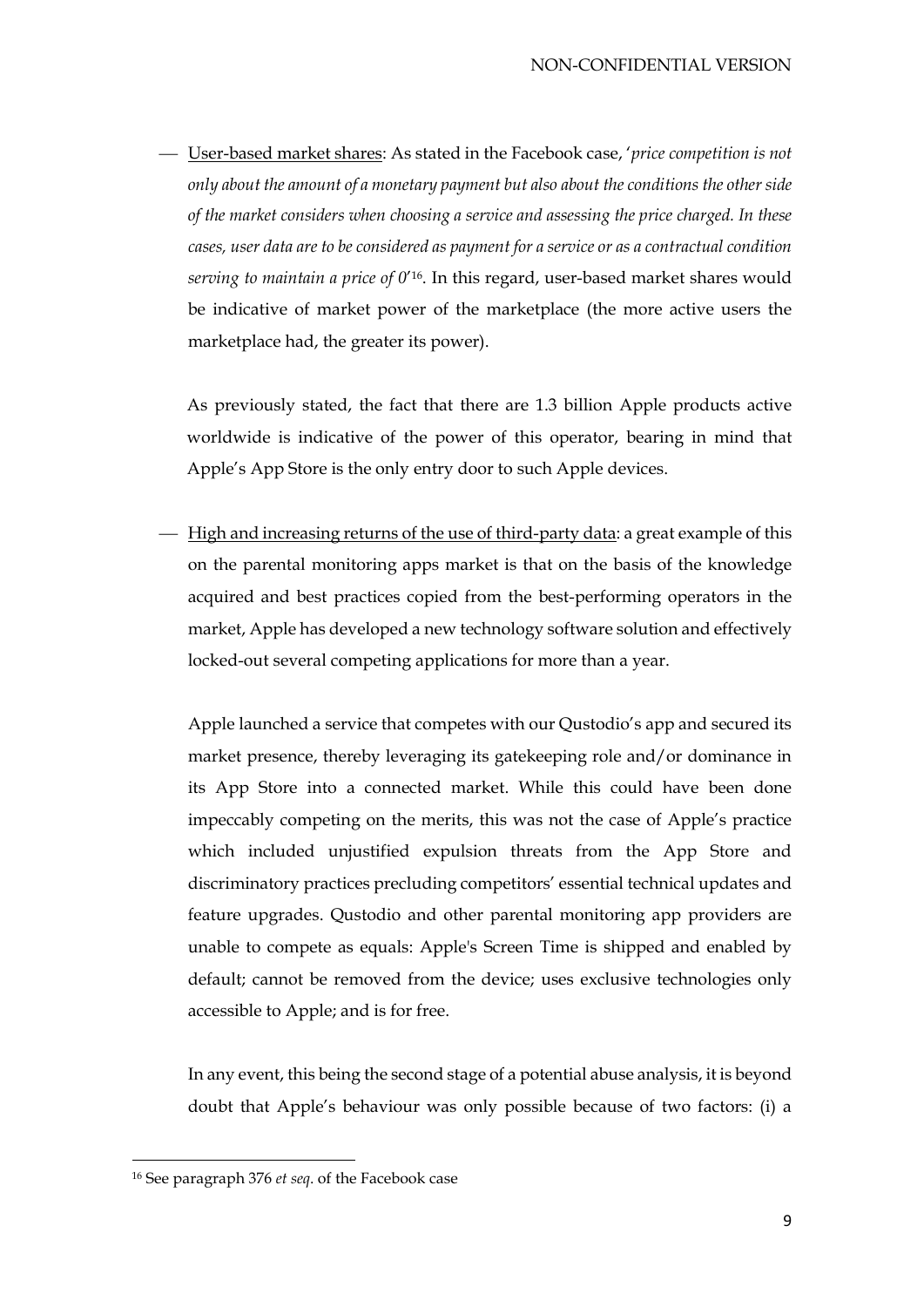significant number of locked-in users; and (ii) deep inside knowledge of a huge amount of commercially sensitive data from third parties and (iii) complete control over access to device technologies and discriminatory use of the App store acceptance criteria.

- **2. What implications should follow when a firm is designated as having SMS? For example:**
	- **Should a SMS designation enable remedies beyond a code of conduct to be deployed?**

Regulation (EU) 2019/1150 of the European Parliament and the Council of 20 June 2019 on promoting fairness and transparency for business users of online intermediation services ('Platform to business regulation')<sup>17</sup> establishes several regulatory obligations for digital platforms in order to ensure transparency, non-discrimination and fairness of their business transactions. These measures are mainly:

- $-$  a ban on certain unfair practices such as unexplained account suspensions;
- an obligation to have plain an intelligible terms and advance notice for changes;
- $\overline{\phantom{a}}$  an obligation to disclose the main parameters used to rank goods and services on the site;
- an obligation to disclose any advantage the platform may give to its own products over others and what data these products collect, how they use it and how such data is shared with other business partners they have;
- $-$  setting up an internal complaint-handling system to assist business users; and
- ⎯ providing businesses with more options to resolve a potential problem through mediators.

17 See [https://eur-lex.europa.eu/legal](https://eur-lex.europa.eu/legal-content/EN/TXT/PDF/?uri=CELEX:32019R1150&from=EN)[content/EN/TXT/PDF/?uri=CELEX:32019R1150&from=EN](https://eur-lex.europa.eu/legal-content/EN/TXT/PDF/?uri=CELEX:32019R1150&from=EN)

<sup>10</sup>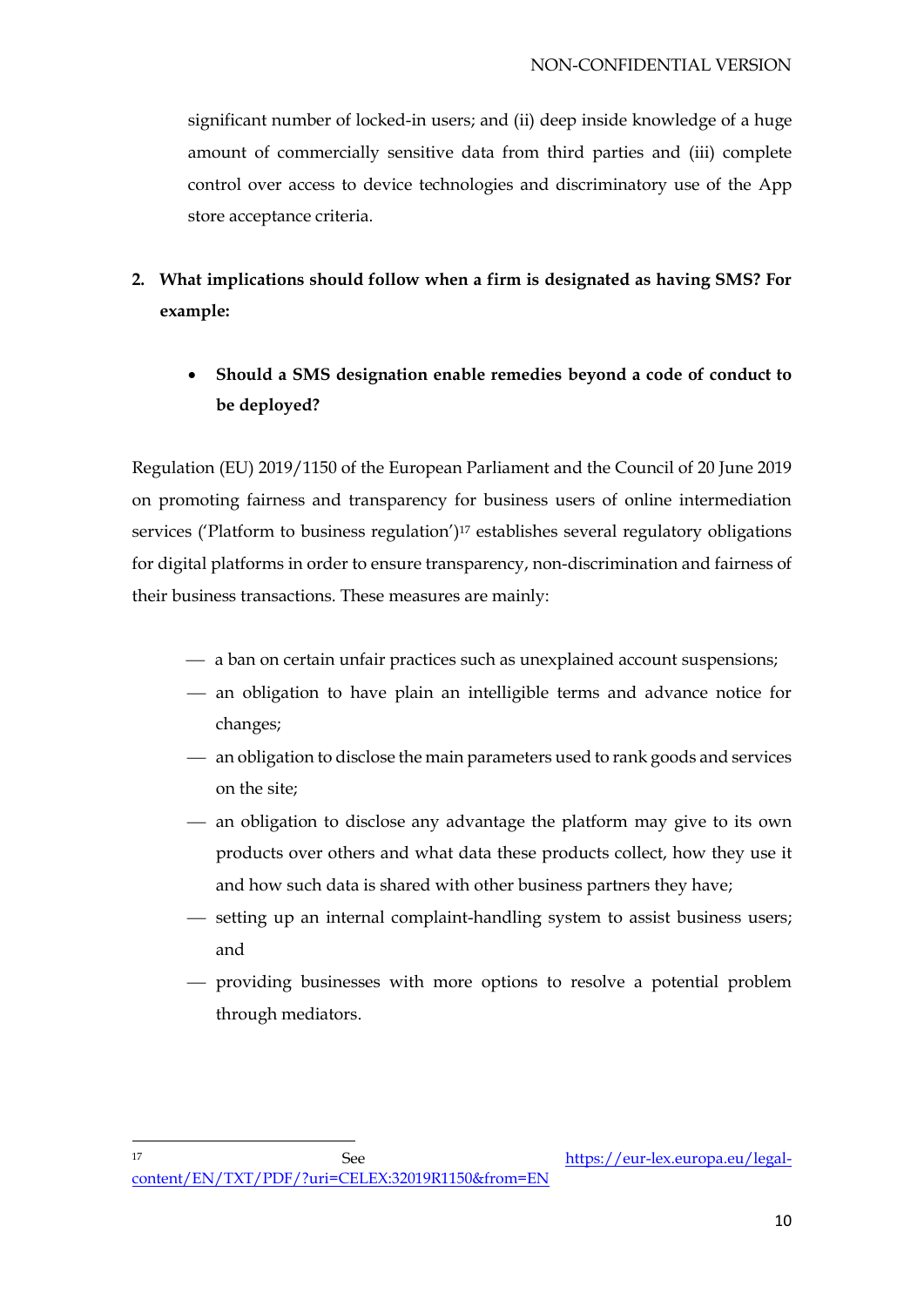Based on our experience, the obligation to adopt dispute resolution mechanisms may be useful and avoid time-consuming and costly litigation between digital giants and smaller app developers.

Likewise, a code of conduct as the one proposed by the CMA may have a positive impact on this ex ante regulatory regime. However, both the code of conduct or any other ex ante regulatory measures shall require monitoring and enforcement. As recommended by the Furman review, a Digital Markets Unit should be created and given a remit to use tools and frameworks to support greater competition and consumer choice<sup>18</sup> and in this respect it should have the corresponding powers to enforce legally binding decisions and penalties for contraventions of the measures adopted. 19

An example that illustrates the need for these measures on an ex ante basis is the Amazon probe of the German Bundeskartellamt initiated following numerous complaints from third-party sellers concerning certain Amazon abusive practices. These consisted of the unilateral exclusion of liability to its own benefit, the termination and blocking of sellers' accounts, the court of jurisdiction in case of disputes, the handling of product information, among other issues. The proceedings are now terminated but Amazon has been ordered to amend its terns if business for sellers on its online marketplace.<sup>20</sup>

> • **Should SMS status apply to the corporate group as a whole? Should the implications of SMS be confined to a subset of a firm's activities (in line with the market study's recommendation regarding core and adjacent markets)?**

Given the characteristics of digital platforms such as marketplaces with SMS and their option to leverage their position into downstream markets, Qustodio considers that the implications of that status should be extended to digital platforms' entire ecosystem.

<sup>18</sup> See page 5 of the Furman review, section 'Our Proposals'

<sup>19</sup> See paragraph 2.47 of the Furman review.

<sup>20</sup> See

[https://www.bundeskartellamt.de/SharedDocs/Publikation/EN/Pressemitteilungen/2019/1](https://www.bundeskartellamt.de/SharedDocs/Publikation/EN/Pressemitteilungen/2019/17_07_2019_Amazon.pdf?__blob=publicationFile&v=4) [7\\_07\\_2019\\_Amazon.pdf?\\_\\_blob=publicationFile&v=4](https://www.bundeskartellamt.de/SharedDocs/Publikation/EN/Pressemitteilungen/2019/17_07_2019_Amazon.pdf?__blob=publicationFile&v=4)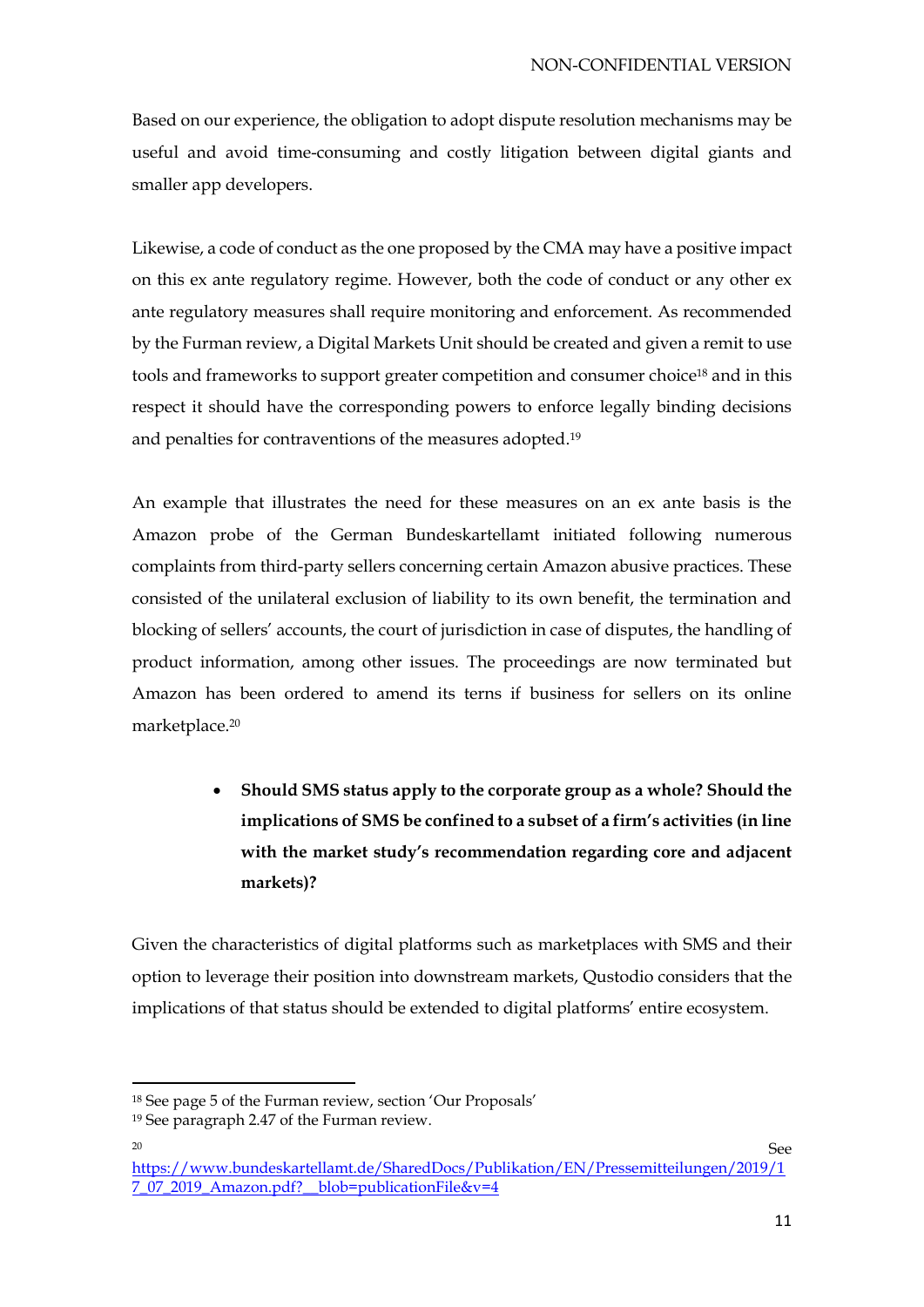Again, Qustodio's complaint against Apple illustrates this point. Apple controls 100% of its App Store (the marketplace) and has full control on interoperability conditions and technology (gatekeeping role). It can therefore advantage itself in the event it decides to design and commercialise new software solutions. These solutions are often set by default in Apple devices, they are offered for free, pre-activated and cannot be deleted. In this way, by gaining control of certain adjacent markets (e.g. hardware devices, consumer software solutions…) platforms can both control the entry points to their core markets and provide native technical features and services not made available to competitors while at the same time gather consumers' attention and data which can in turn feed the magnitude of its ecosystem. <sup>21</sup> The existence of that feedback loop is proof that SMS status should apply to the subset of firm's activities embedded in the ecosystem.

- **3. What should be the scope of a new pro-competition approach, in terms of the activities covered? In particular:**
	- **What are the criteria that should define which activities fall within the remit of this regime? Views on the solution outlined by the Furman Review (paragraph 2.13) are welcome.**

Other than acknowledging the benefits of clear ex ante regulation and positively considering any regulatory tools that help authorities identify the risks of SMS, Qustodio would only add that it is important to take into account situations where the operator controls both the digital platform and the commercialization of the device that is the underlying facility or product (i.e. hardware ownership). With this in mind, there is clear differences between Apple and Google for example, since Google hardware is competing with other players and there are multiple device manufacturers using the same operating system, whereas Apple's hardware is the only alternative as regards Apple devices.

<sup>21</sup> See Paragraph 56 *et seq* of the CMA report.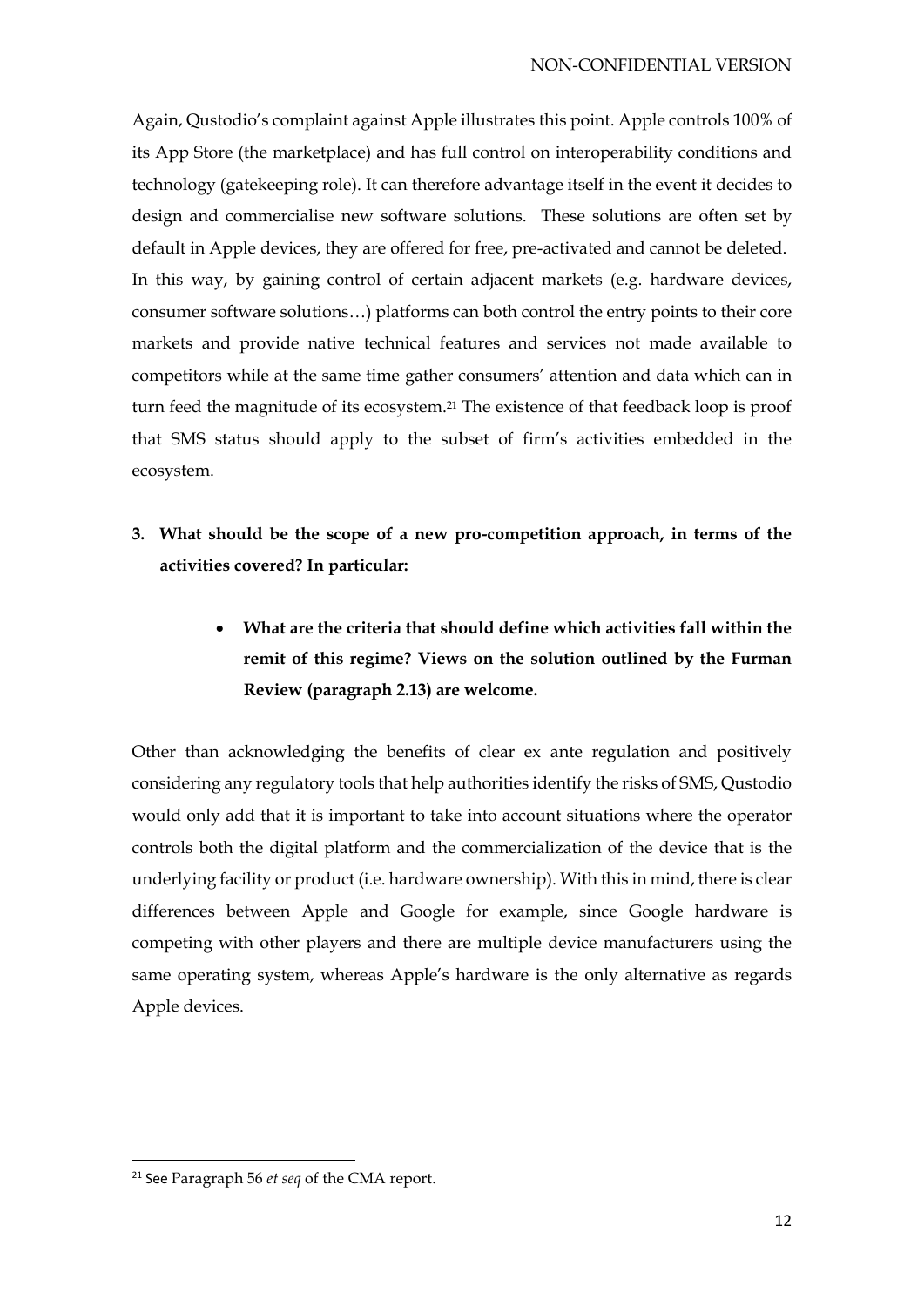**4. What future developments in digital technology or markets are most relevant for the Taskforce's work? Can you provide evidence as to the possible implications of the COVID-19 pandemic for digital markets both in the short and long term?**

We will limit our response to the market for parental monitoring apps. As the Covid-19 pandemic continues, kids are spending more time online, not only for entertainment but also for schooling purposes and often without their parents' supervision. Although we have not experienced a significant increase in the number of users as a direct result of the pandemic, we anticipate a moderate but steady surge in the number of users in the coming months and years. The pandemic has accelerated a pre-existent market trend and digital software solutions for parental monitoring are becoming a necessary service for an increasing number of families. This obviously reinforces the timeliness of our competition concerns and evidences the urgent need to closely monitor digital platforms with gatekeeping roles.

#### *Remedies for addressing harm*

**5. What are the anti-competitive effects that can arise from the exercise of market power by digital platforms, in particular those platforms not considered by the market study?**

As widely shared by most commentators and available studies, the exercise of market power by digital platforms can result in numerous anti-competitive effects, mainly increases in prices paid by advertisers and third-party app providers resulting in higher final prices of goods and services, lower privacy protection, lower product diversity, lack of transparency, problems of democracy or creation of market barriers through unequal access to native technical features and user data.

As far as Qustodio is affected, we would stress concerns on the immense potential for abuse when operators with SMS play a double role as (i) gatekeepers of a marketplace; and (ii) competitors offering software solutions to consumers through the platform.

First, the mere fact that there is no obligation imposed on the gatekeeper to correct unequal access to technology and information due to its dual nature creates the risk that the marketplace confers an anticompetitive advantage to its own services. The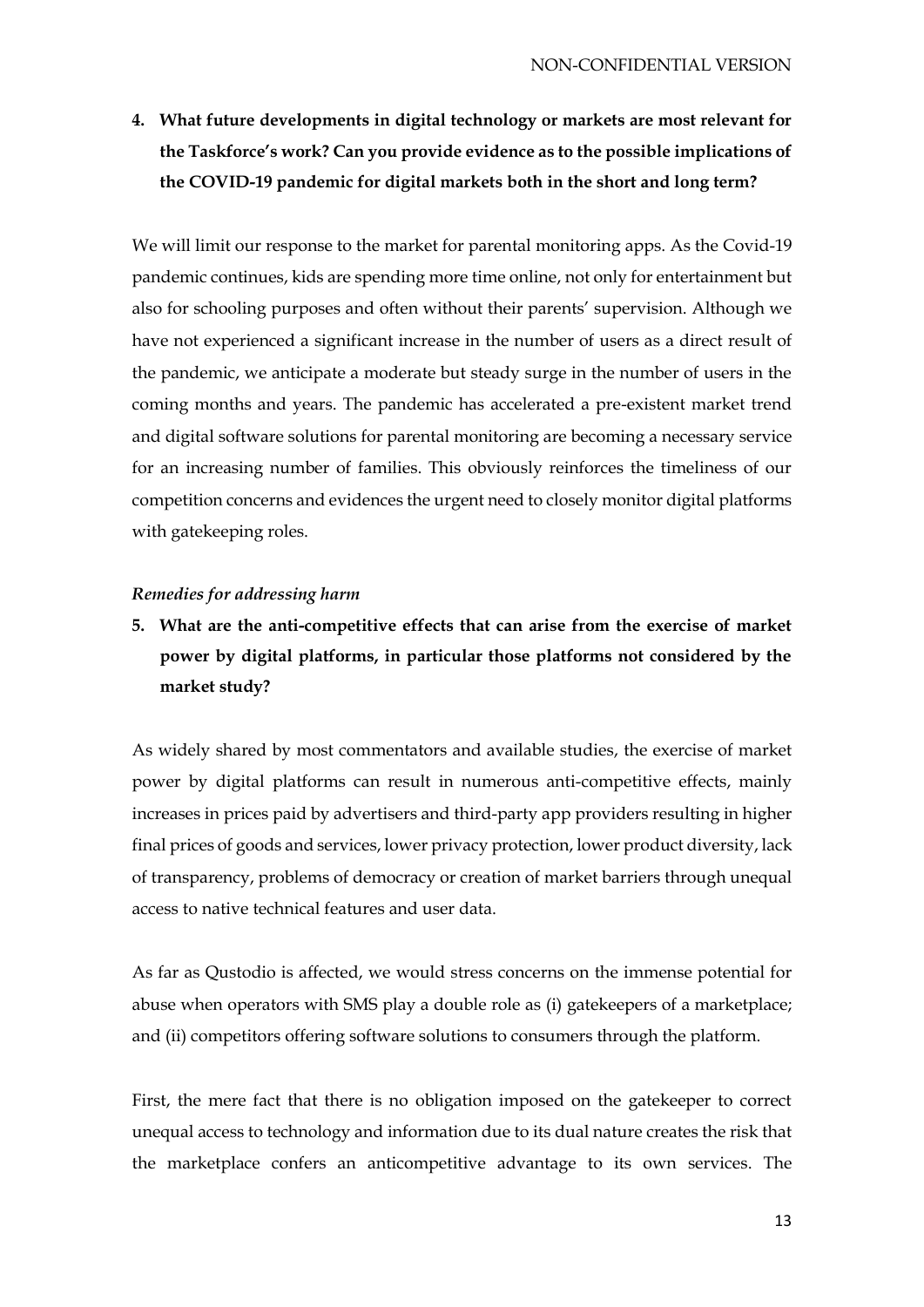marketplace operator may decide to deny or grant a greater or lesser degree of interoperability information and access to independent service providers, knowing that such information is an essential requirement for the services to work properly.

In addition, Apple is wielding its unilateral control and application of the marketplace acceptance criteria to its own benefit: privacy, security, transparency of applications, all of which are beneficial to consumers, but whose sole one-sided interpretation by Apple in acceptance to the marketplace enables it to be discriminatory. As stated in the CMA report, '*by virtue of this position, large platforms such as Google and Facebook increasingly appear to be acting in a quasi-regulatory capacity in relation to data protection considerations, setting the rules around data sharing not just within their own ecosystems but for other market participants.*' <sup>22</sup> It also recognises that firms that accumulate large amounts of data sometimes *'use data protection regulations (…) as a justification for restricting access to valuable data for third parties, while retaining it for use within their ecosystems, thereby consolidating their data advantage and entrenching their market power.*' 23

The biggest concern is that such platforms have an incentive to interpret data protection rules and regulations in a way that entrenches their own competitive advantage. They may not consider whether third parties comply with such rules and regulations, but just argue privacy concerns as a systematic and fit-for-all justification that is not truly related to protecting 'personal' data but impairing third-party competition and preventing access to their ecosystem.

Second, in the particular market of parental control solutions the gatekeeper position may be used to determine how lenient or strict a parental monitoring software must be or to decide on other ethical matters that should not be for the platform to decide. It should be parents, faced with an array of different and GDPR-compliant software solutions, who decide on the best parental monitoring solution for them.

Parental monitoring is a rapidly growing market, and forcing Apple's parental monitoring solution (Screen Time) into the market may guarantee further sales of Apple devices (cross-platform solutions are systematically impaired by Apple). Apple's

<sup>22</sup> See Paragraph 47 of the CMA report.

<sup>23</sup> See Paragraph 46 of the CMA report.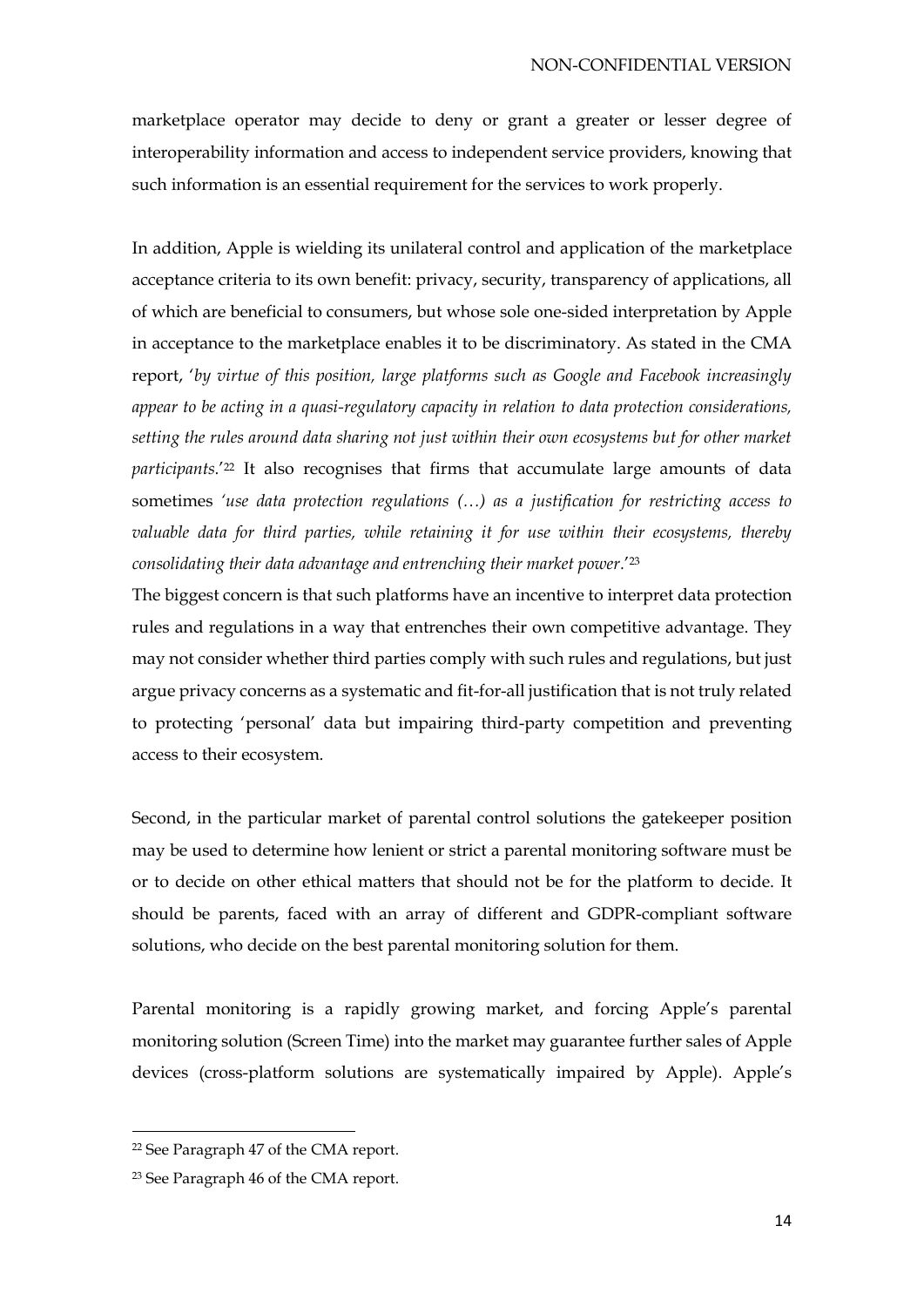interest may not be in the parental monitoring market itself, but in forcing families to choose Apple for all of their devices. In other words, Apple's behaviour excludes from the market cross-platform parental monitoring solutions, thus forcing parents to acquire Apple devices for their children. This reinforces lock-in effects, allows the digital giant to control even more data of a given individual and/or family and, more dramatically, it may allow substituting both ethical and commercial free choices just by eliminating options and individual freedom.

#### **6. In relation to the code of conduct:**

• **Would a code structure like that proposed by the market study incorporating high-level objectives, principles and supporting guidance work well across other digital markets?**

*Ex ante* solutions are sound and welcome. A code of conduct as the one proposed may well help developing a common conscience of the ethical and commercial limits to be imposed on digital platforms. However, Qustodio feels the need to caution against the use of such code of conduct as an easy justification or excuse for anticompetitive practices. In other words, formal adherence to a code of conduct should have no relevance or otherwise unnecessarily delay ongoing antitrust investigations.

> • **To what extent would the proposals for a code of conduct put forward by the market study, based on the objectives of 'Fair trading', 'Open choices' and 'Trust and transparency', be able to tackle these effects? How, if at all, would they need to differ and why?**

These objectives might serve as general guidance to improve the ability of market participants to make informed decisions or reduce the ability of platforms to overstate the quality and effectiveness of the services and metrics offered or increase market trust<sup>24</sup> and to prevent self-preferencing actions.

<sup>24</sup> See paragraph 55, CMA report.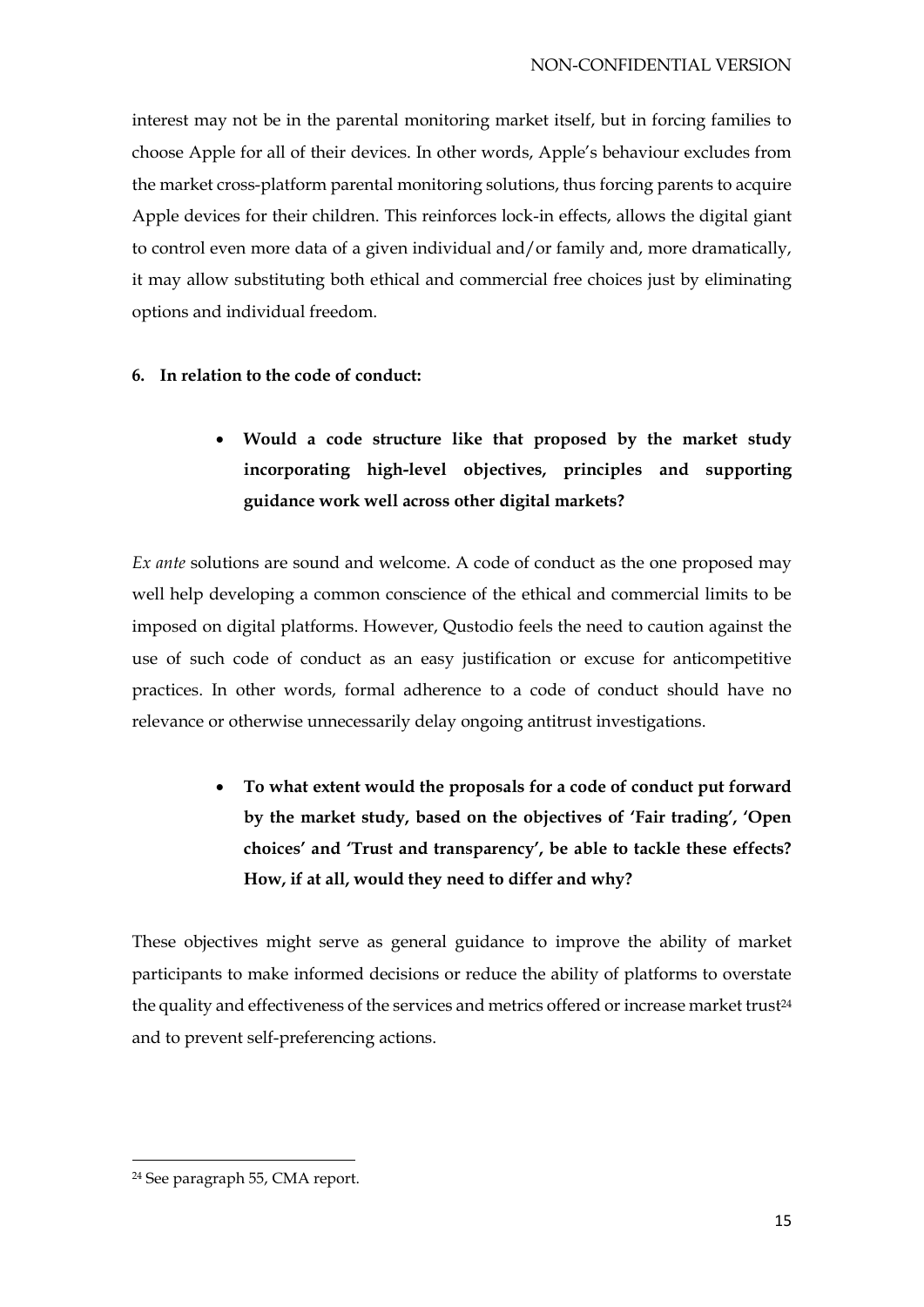# **7. Should there be heightened scrutiny of acquisitions by SMS firms through a separate merger control regime? What should be the jurisdictional and substantive components of such a regime?**

Yes, and the relative scarcity of merger precedents in digital markets<sup>25</sup> confirms this. There seems to be broad consensus that simply focusing on turnover is not enough to identify the magnitude of an operation. There should be a change in the threshold for merger review, basing it on the transaction value or other criteria that allow regulators to scrutinise multi-million transactions between digital platforms and start-ups. Furthermore, when an acquisition involves a dominant platform, authorities should shift the burden of proof and require the company to prove that the acquisition will not harm competition. 26

We fully adhere here to the opinion expressed in the Furman review that instead of a voluntary regime, digital companies having SMS should make the CMA aware of every intended acquisition. Moreover, it stated that it would be wise to amend the standard 'more likely than not' merger test<sup>27</sup> to allow the so-called balance of harms (i.e. only blocking a merger when it is expected to do more harm than good). 28

Another proposed mechanism that we would consider pertinent is the introduction the European Union's SIEC test: would the merger "significantly impede effective competition" by creating or strengthening a dominant position? 29

### **8. What remedies are required to address the sources of market power held by digital platforms?**

<sup>&</sup>lt;sup>25</sup> See the Decision on the acquisition by Motorola Mobility Holding (Google Inc.) of Waze Mobile Limited in November 2013 [\(https://assets.publishing.service.gov.uk/media/555de2cfed915d7ae2000027/motorola.pdf\)](https://assets.publishing.service.gov.uk/media/555de2cfed915d7ae2000027/motorola.pdf).

<sup>26</sup> See page 12 of the Stigler report and paragraph 3.101 of the Furman review.

 $27$  The current test is to decide whether a concentration is more likely than not to imply a substantial lessening of competition.

<sup>28</sup> See paragraph 3.88 of the Furman review.

<sup>29</sup> See paragraph 3.104 of the Furman review.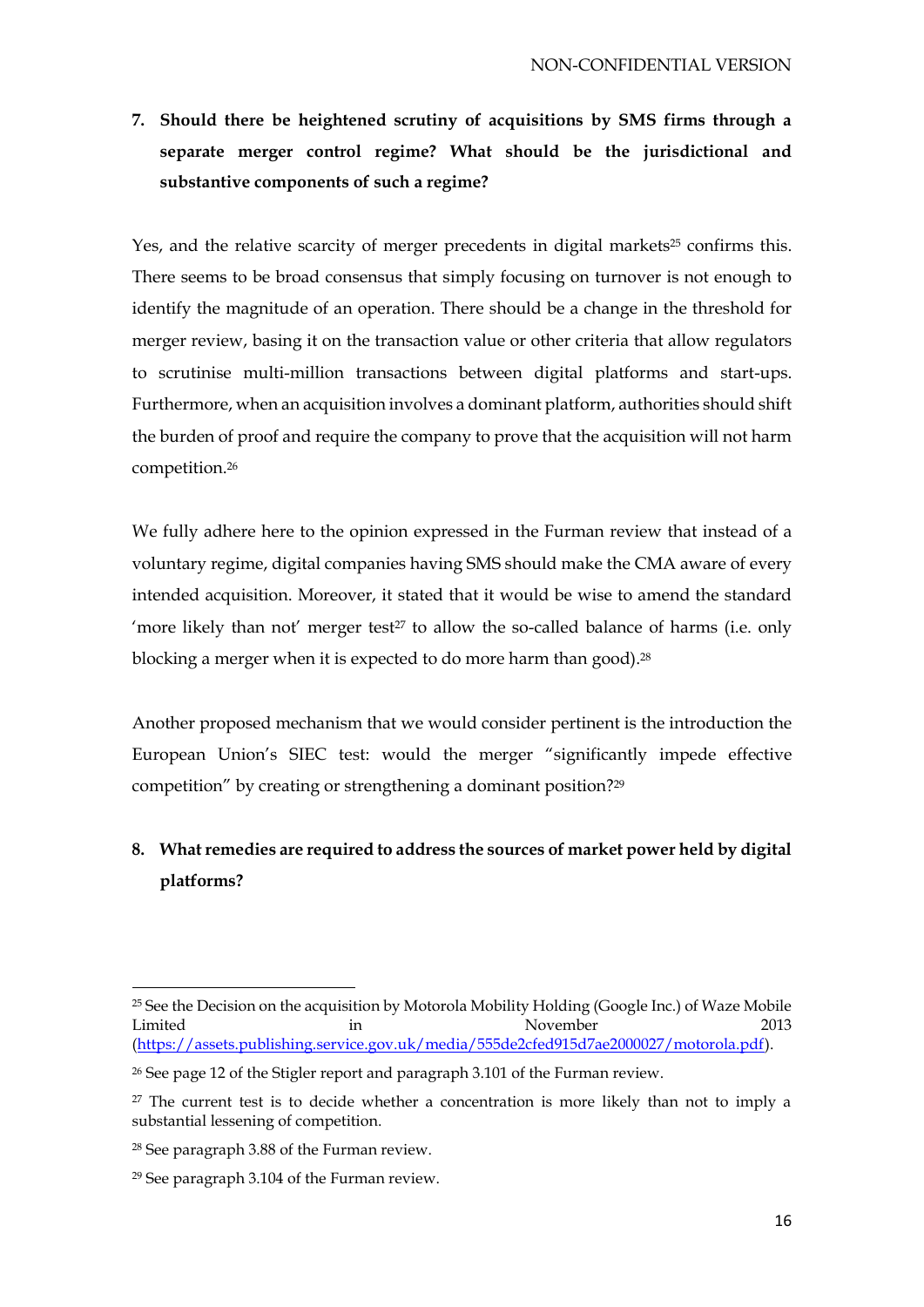• **What are the most beneficial uses to which remedies involving data access and data interoperability could be put in digital markets? How do we ensure these remedies can effectively promote competition whilst respecting data protection and privacy rights?**

In order to address the sources of market power of digital platforms, in particular, regarding app stores, commentators propose a wide variety of data-related procompetitive interventions, <sup>30</sup> such as increasing consumer control over data; mandating interoperability; mandating data mobility and open standards between services; mandating third-party access to data; or banning default interventions.

As far as Qustodio is concerned, the following measures seem commercially sensible:

- Mandating interoperability to overcome network effects: mandating an open but also a common API to device features would help eliminate market barriers and allow the entry of new competitors while preventing potential abusive behaviours.
- Mandating third-party access to data where data is valuable in overcoming barriers to entry and expansion and privacy concerns can be effectively and legally managed (e.g. consumer behaviour data in order to allow targeting for marketing purposes). In such cases, personal data would be excluded unless aggregated or anonymised.
- Mandating data mobility and open standards between services.<sup>31</sup>
- Mandating data separation/data silos where data has been collected by platforms through the leveraging of market power (e.g. prohibit the use of data in adjacent markets when the platform had access to such data due to its gatekeeping role).
- ⎯ Emphasising consumer control over data above platform control thereof. As previously illustrated, Apple's recurrent allegation to forbid third-party access to (non-personal) data relates to privacy. Against this general allegation, proof should be required of the platform that the actual user made an informed choice

<sup>30</sup> See paragraph 85 of the CMA report.

<sup>&</sup>lt;sup>31</sup> See paragraph 2.17 of the Furman review.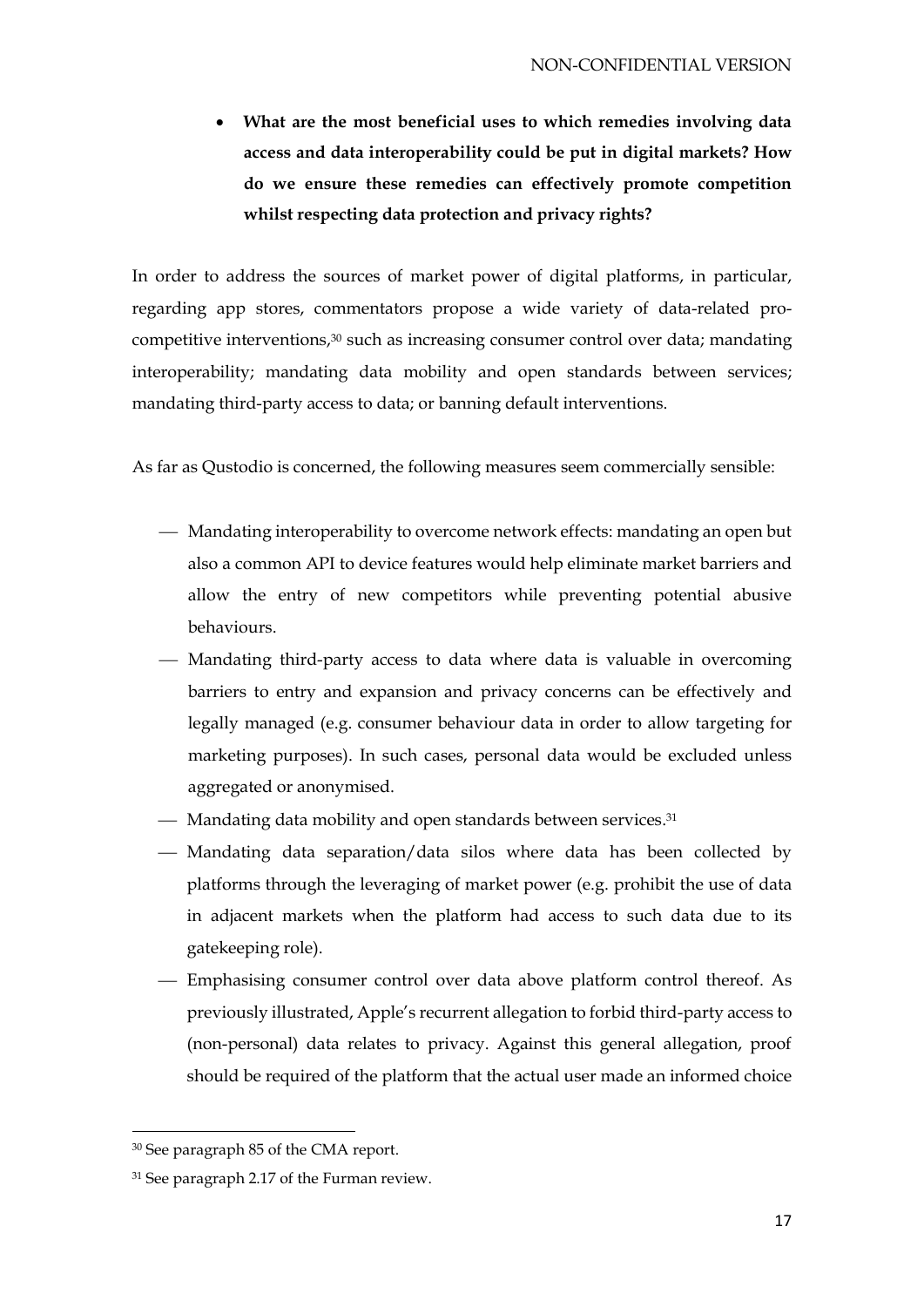regarding the use of their data by the platform or any other third-party operator. Digital platforms should not be given a pseudo-regulatory role regarding privacy concerns because they incur in an evident conflict of interests.

- ⎯ Banning the platforms' ability to secure default positions (e.g. Screen Time as a free and set by-default option that cannot be deleted from Apple devices).
	- **Should remedies such as structural intervention be available as part of a new pro-competition approach? Under what circumstances should they be considered?**

Qustodio has no comments on this.

- **9. Are tools required to tackle competition problems which relate to a wider group of platforms, including those that have not been found to have SMS?**
	- **Should a pro-competition regime enable pre-emptive action (for example where there is a risk of the market tipping)?**

Yes, but without impairing enforcement and/or delaying antitrust proceedings. See above.

> • **What measures, if any, are needed to address information asymmetries and imbalances of power between businesses (such as third-party sellers on marketplaces and providers of apps) and platforms?**

See above (questions 6 and 8).

• **What measures, if any, are needed to enable consumers to exert more control over use of their data?**

Ban on the use of the so-called 'dark-patterns', design interfaces in manipulative ways (e.g. pre-selecting choices, highlighting or hiding buttons, etc.), providing a realistic choice to consumers not to share their data, prohibiting firms to take advantage of consumer behavioural biases… (see answer to question 5) and requiring platforms to